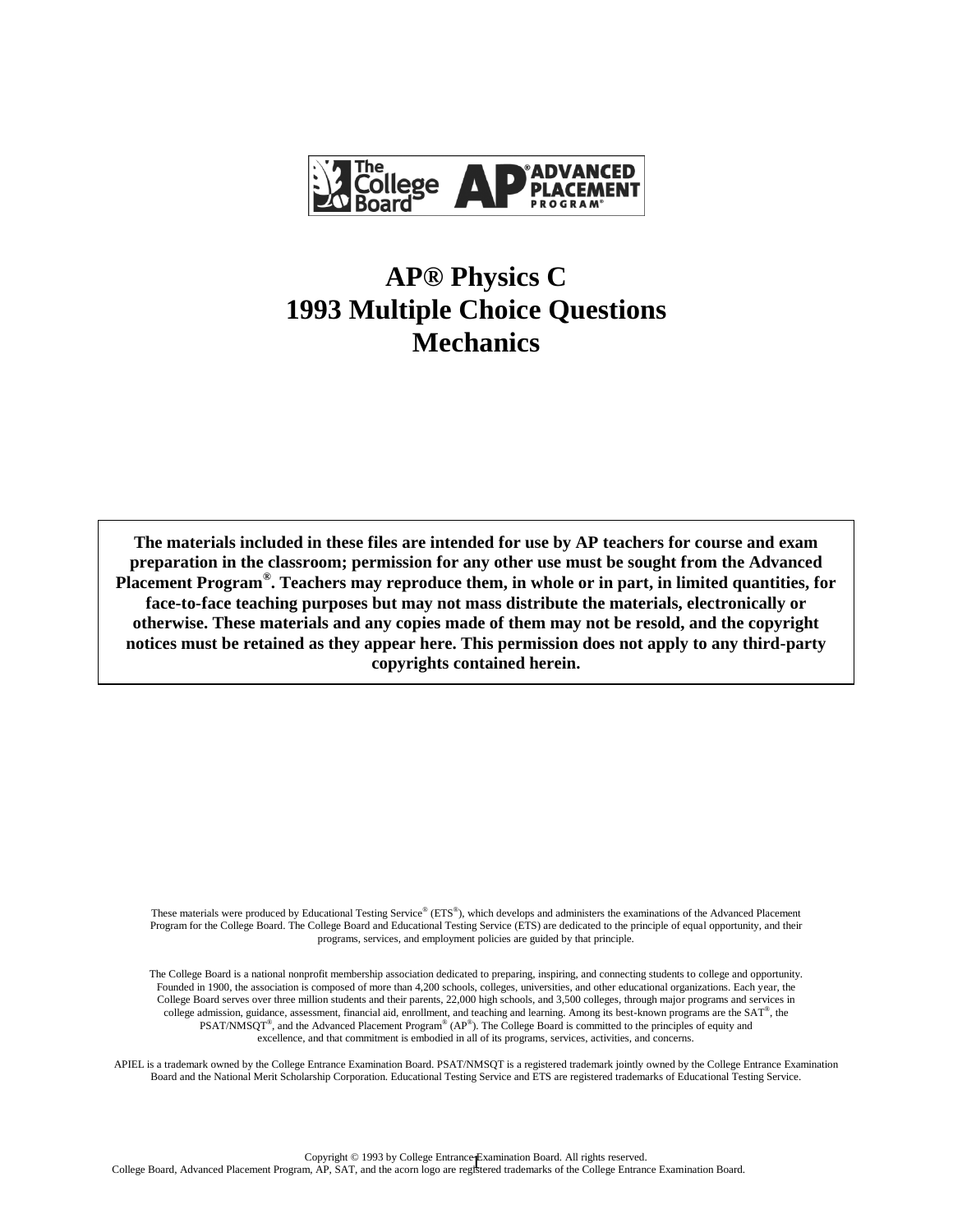Name \_\_\_\_\_\_\_\_\_\_\_\_\_\_\_\_\_\_\_\_\_\_\_\_\_\_\_\_\_\_\_\_\_\_\_\_\_\_\_\_\_\_ Period\_\_\_\_\_\_\_\_\_\_\_

1. In the absence of air friction, an object dropped near the surface of the Earth experiences a constant acceleration of about 9.8 m/s<sup>2</sup>. This means that the

- (A) speed of the object increases 9.8 m/s during each second (B) speed of the object as it falls is 9.8 m/s (C) object falls 9.8 meters during each second (D) object falls 9.8 meters during the first second only (E) derivative of the distance with respect to time for the object equals 9.8 m/s<sup>2</sup>
- 2. A 500-kilogram sports car accelerates uniformly from rest, reaching a speed of 30 meters per second in 6 seconds. During the 6 seconds, the car has traveled a distance of (A) 15 m (B) 30 m (C) 60 m (D) 90 m (E) 180 m
- 3. At a particular instant, a stationary observer on the ground sees a package falling with speed  $v_1$  at an angle to the vertical. To a pilot flying horizontally at constant speed relative to the ground, the package appears to be falling vertically with a speed  $v_2$  at that instant. What is the speed of the pilot relative to the ground?

(A) 
$$
v_1 + v_2
$$
 (B)  $v_1 - v_2$  (C)  $v_2 - v_1$  (D)  $\sqrt{v_1^2 - v_2^2}$  (E)  $\sqrt{v_1^2 + v_2^2}$ 



- 5. If  $F_1$  is the magnitude of the force exerted by the Earth on a satellite in orbit about the Earth and  $F_2$  is the magnitude of the force exerted by the satellite on the Earth, then which of the following is true? (A)  $F_1$  is much greater than  $F_2$ . (B)  $F_1$  is slightly greater than  $F_2$ .<br>(C)  $F_1$  is equal to  $F_2$ . (D)  $F_2$  is slightly greater than  $F_1$ (D)  $F_2$  is slightly greater than  $F_1$  (E)  $F_2$  is much greater than  $F_1$
- 6. A ball is thrown upward. At a height of 10 meters above the ground, the ball has a potential energy of 50 joules (with the potential energy equal to zero at ground level) and is moving upward with a kinetic energy of 50 joules. Air friction is negligible. The maximum height reached by the ball is most nearly (A)  $10 \text{ m}$  (B)  $20 \text{ m}$  (C)  $30 \text{ m}$  (D)  $40 \text{ m}$  (E)  $50 \text{ m}$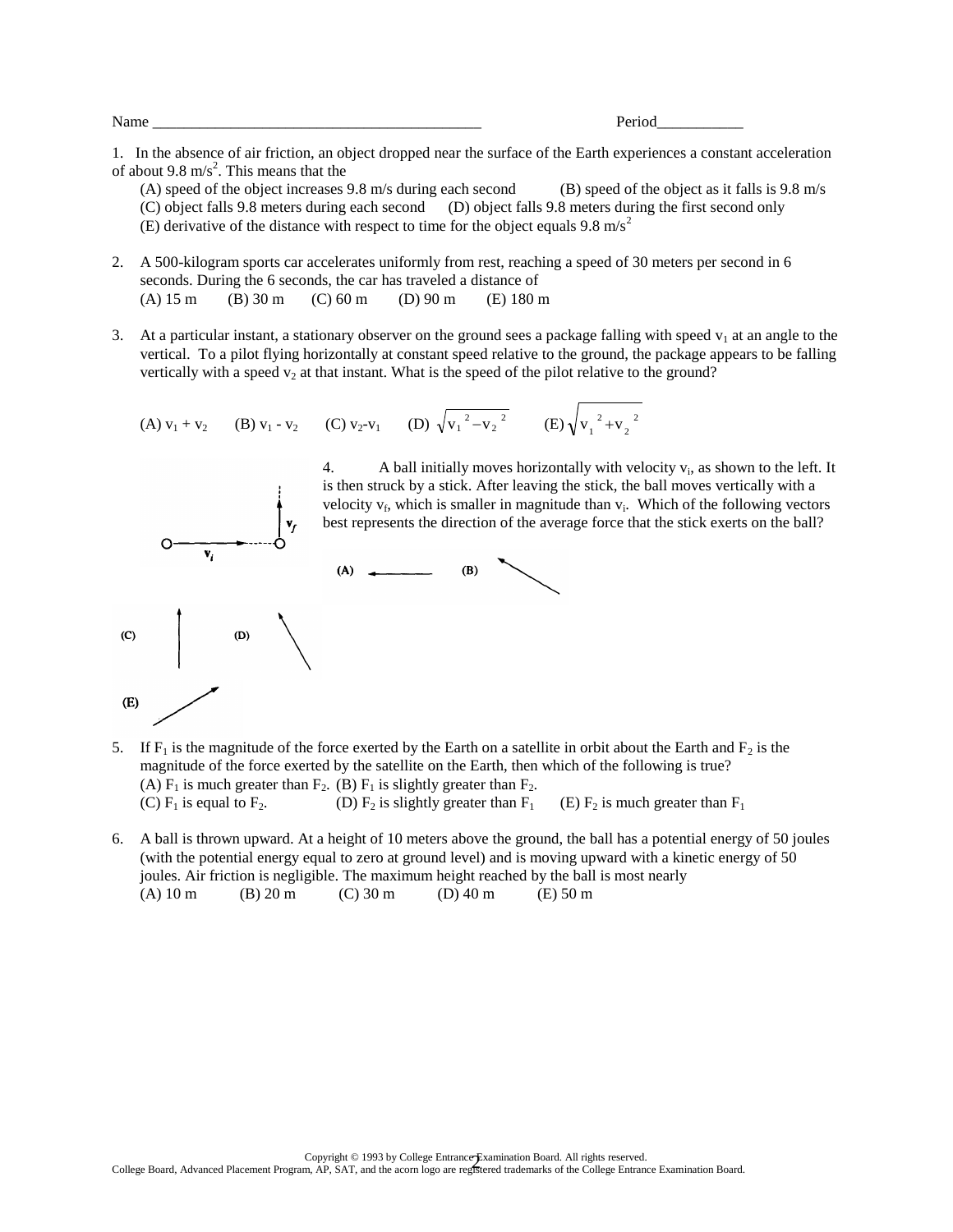## Questions 7-8



A block on a horizontal frictionless plane is attached to a spring, as shown above. The block oscillates along the x-axis with simple harmonic motion of amplitude A.

- 7. Which of the following statements about the block is correct?
	-
	- (A) At  $x = 0$ , its velocity is zero. (B) At  $x = 0$ , its acceleration is at a maximum.
	- (C) At  $x = A$ , its displacement is at a maximum. (D) At  $x = A$ , its velocity is at a maximum.
	- (E) At  $x = A$ , its acceleration is zero.
- 
- 8. Which of the following statements about energy is correct?
	- (A) The potential energy of the spring is at a minimum at  $x = 0$ .
	- (B) The potential energy of the Spring is at a minimum at  $x = A$ .
	- (C) The kinetic energy of the block is at a minimum at  $x = 0$ .
	- (D) The kinetic energy of the block is at a maximum at  $x = A$ .
	- (E) The kinetic energy of the block is always equal to the potential energy of the spring.



9 Two 0.60-kilogram objects are connected by a thread that passes over a light, frictionless pulley, as shown above. The objects are initially held at rest. If a third object with a mass of 0.30 kilogram is added on top of one of the 0.60-kilogram objects as shown and the objects are released, the magnitude of the acceleration of the 0.30-kilogram object is most nearly

(A)  $10.0 \text{ m/s}^2$ (B) 6.0 m/s<sup>2</sup> (C) 3.0 m/s<sup>2</sup> (D) 2.0 m/s<sup>2</sup> (E) 1.0 m/s<sup>2</sup>

10. During a certain time interval, a constant force delivers an average power of 4 watts to an object. If the object has an average speed of 2 meters per second and the force acts in the direction of motion of the object, the magnitude of the force is (A)  $16 N$  (B)  $8 N$  (C)  $6 N$  (D)  $4 N$  (E)  $2 N$ 



- 11. Two balls are on a frictionless horizontal tabletop. Ball X initially moves at 10 meters per second, as shown in Figure I above. It then collides elastically with identical ball Y. which is initially at rest. After the collision, ball X moves at 6 meters per second along a path at  $53<sup>0</sup>$  to its original direction, as shown in Figure II above. Which of the following diagrams best represents the motion of ball Y after the collision?
- $--- 0 \frac{10 \text{ m/s}}{10}$  $(A)$  $v=0$ <br>-----()-----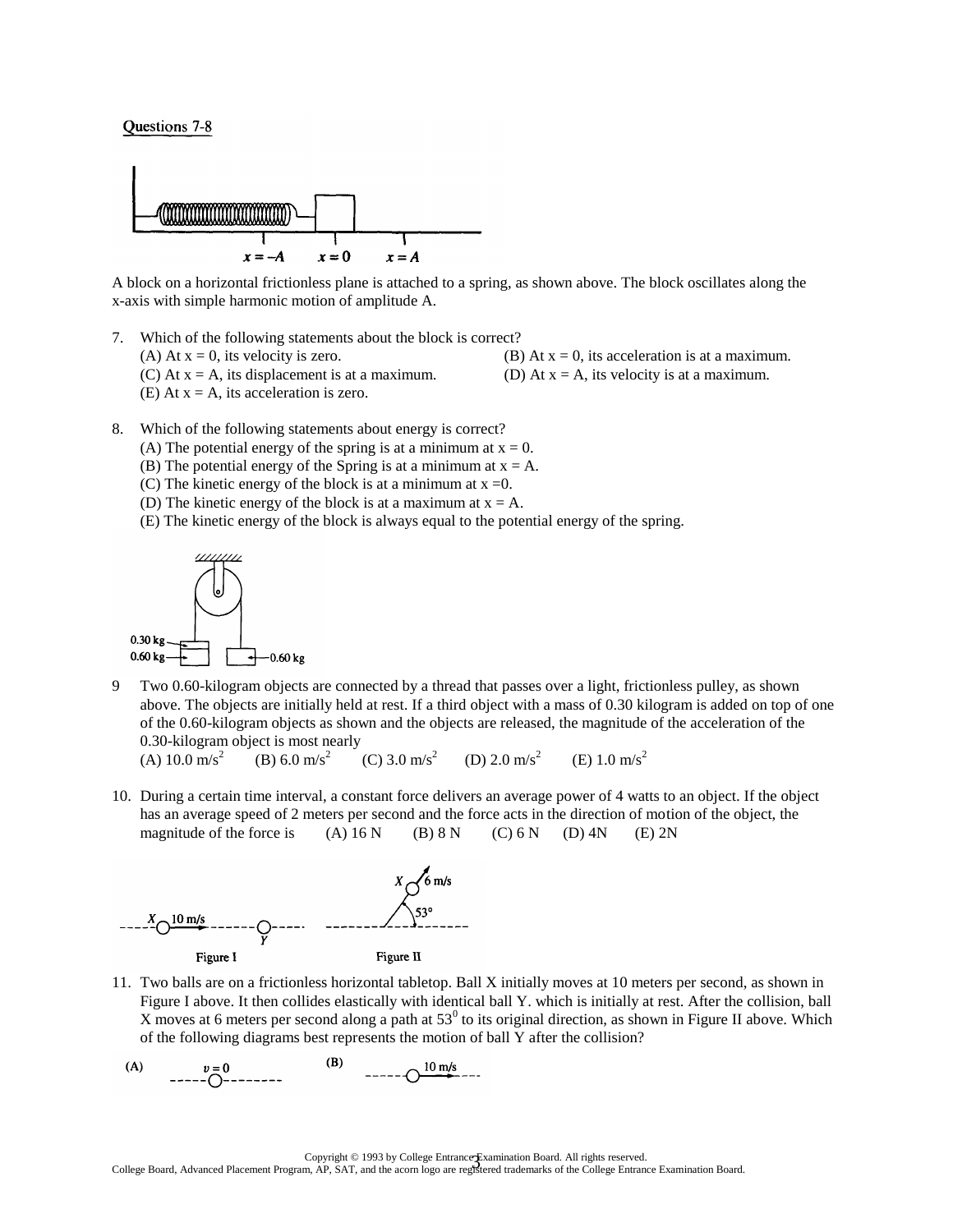





An ant of mass m clings to the rim of a flywheel of radius r, as shown above. The flywheel rotates clockwise on a horizontal shaft S with constant angular velocity  $\omega$ . As the wheel rotates, the ant revolves past the stationary points I, II, III, and IV. The ant can adhere to the wheel with a force much greater than its own weight.

- 12. It will be most difficult for the ant to adhere to the wheel as it revolves past which of the four points?  $(A) I$  (B) II (C) III (D) IV (E) It will be equally difficult for the ant to adhere to the wheel at all points.
- 13. What is the magnitude of the minimum adhesion force necessary for the ant to stay on the flywheel at point III? (A) mg (B) m $\omega^2$ r (C) m $\omega^2 r^2 + mg$  (D) m $\omega$ (D)  $m\omega^2 r$  - mg  $r - mg$  (E)  $m\omega^2 r + mg$
- 14. A weight lifter lifts a mass m at constant speed to a height h in time t How much work is done by the weight lifter? (A) mg (B) mh (C) mgh (D) mght (E) mgh/t



- 15. A conservative force has the potential energy function U(x), shown by the graph above. A particle moving in one dimension under the influence of this force has kinetic energy 1.0 joule when it is at position  $x_1$  Which of the following is a correct statement about the motion of the particle?
	- (A) It oscillates with maximum position  $x_2$  and minimum position  $x_0$ .
	- (B) It moves to the right of  $x_3$  and does not return.
	- (C) It moves to the left of  $x_0$  and does not return.
	- (D) It comes to rest at either  $x_0$  or  $x_2$ .
	- (E) It cannot reach either  $x_0$  or  $x_2$ .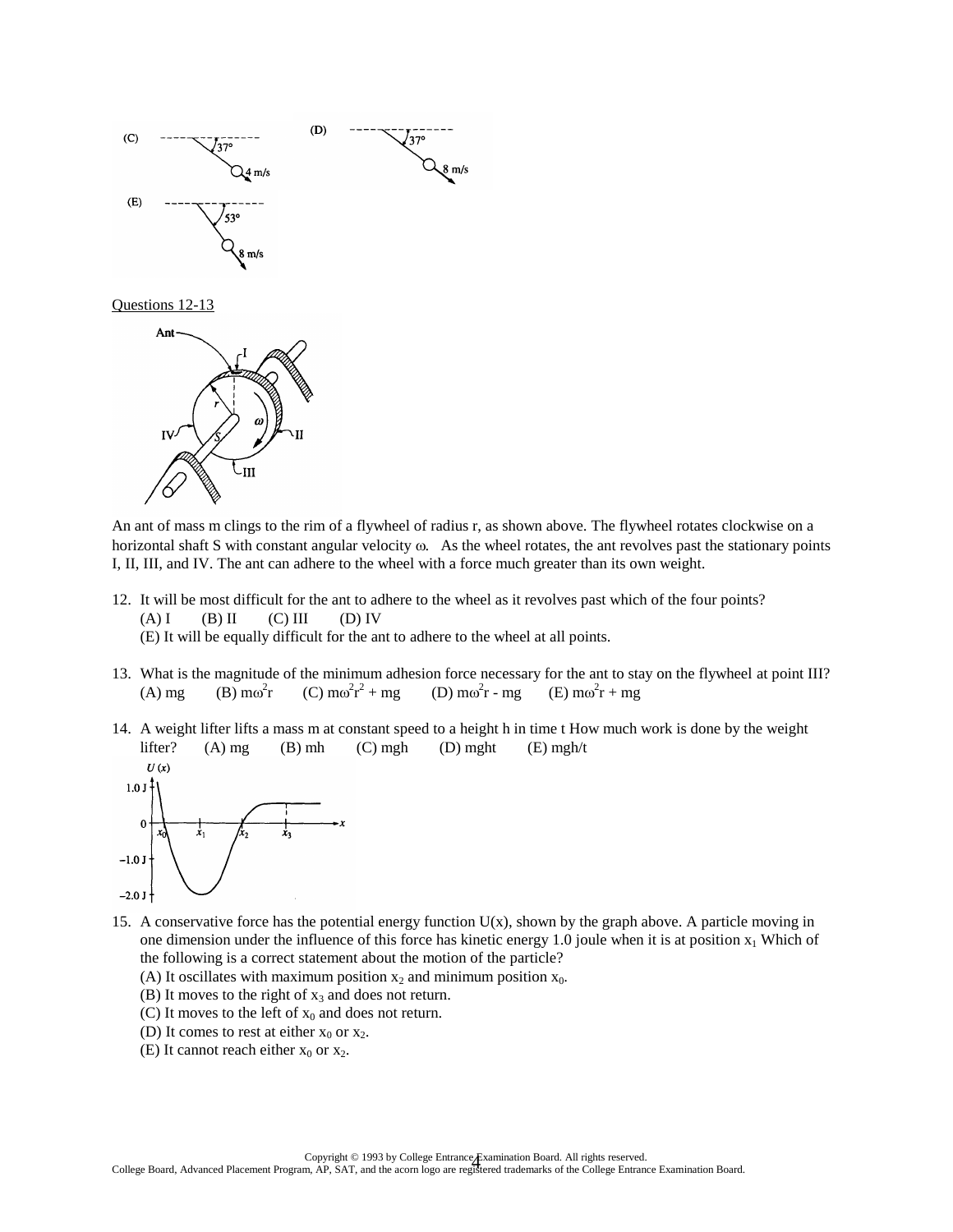- 16. A balloon of mass M is floating motionless in the air. A person of mass less than M is on a rope ladder hanging from the balloon. The person begins to climb the ladder at a uniform speed v relative to the ground. How does the balloon move relative to the ground?
	- (A) Up with speed v  $(B)$  Up with a speed less than v  $(C)$  Down with speed v
	- (D) Down with a speed less than v (E) The balloon does not move.
- 17. If one knows only the constant resultant force acting on an object and the time during which this force acts, one can determine the
	- (A) change in momentum of the object (B) change in velocity of the object
	- (C) change in kinetic energy of the object (D) mass of the object (E) acceleration of the object
- 18. When an object is moved from rest at point A to rest at point B in a gravitational field, the net work done by the field depends on the mass of the object and
	- (A) the positions of A and B only
	- (B) the path taken between A and B only
	- (C) both the positions of A and B and the path taken between them
	- (D) the velocity of the object as it moves between A and B
	- (E) the nature of the external force moving the object from A to B
- 19. An object is shot vertically upward into the air with a positive initial velocity. Which of the following correctly describes the velocity and acceleration of the object at its maximum elevation?

| Velocity     | Acceleration |
|--------------|--------------|
| (A) Positive | Positive     |
| $(B)$ Zero   | Zero         |
| (C) Negative | Negative     |
| $(D)$ Zero   | Negative     |
| (E) Positive | Negative     |
|              |              |

20. A turntable that is initially at rest is set in motion with a constant angular acceleration  $\alpha$ . What is the angular velocity of the turntable after it has made one complete revolution?

(A) 2 (B) 2 (C) 4 (D) 2 (E) 4

21. An object of mass m is moving with speed  $v_0$  to the right on a horizontal frictionless surface, as shown above, when it explodes into two pieces. Subsequently, one piece of mass  $2/5$  m moves with a speed  $v_0/2$  to the left. The speed of the other piece of the object is<br>
(A)  $v_0/2$  (B)  $v_0/3$  (C)  $7v_0/5$  (D)

(A)  $v_0/2$  (B)  $v_0/3$  (C)  $7v_0/5$  (D)  $3v_0/2$  (E)  $2v_0$ 

22. A newly discovered planet has twice the mass of the Earth, but the acceleration due to gravity on the new planet's surface is exactly the same as the acceleration due to gravity on the Earth's surface. The radius of the new planet in terms of the radius R of Earth is

(A) 
$$
\frac{1}{2}R
$$
 (B)  $\frac{\sqrt{2}}{2}R$  (C)  $\sqrt{2}R$  (D) 2R (E) 4R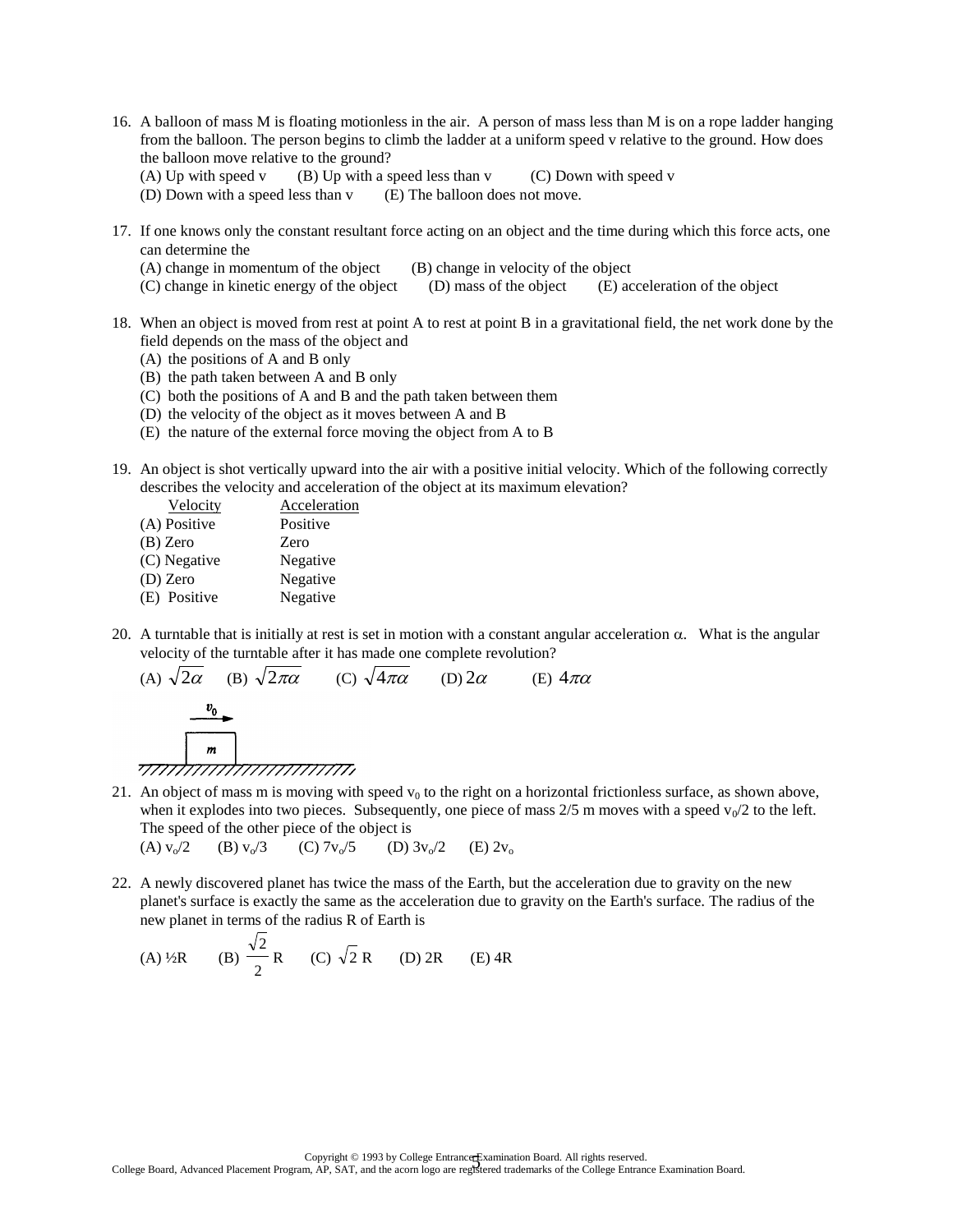

Two identical massless springs are hung from a horizontal support. A block of mass 1.2 kilograms is suspended from the pair of springs, as shown above. When the block is in equilibrium, each spring is stretched an additional 0.15 meter.

- 23. The force constant of each spring is most nearly (A) 40 N/m (B) 48 N/m (C) 60 N/m (D) 80 N/m (E) 96 N/m
- 24. When the block is set into oscillation with amplitude A, it passes through its equilibrium point with a speed v. In which of the following cases will the block, when oscillating with amplitude A, also have speed v when it passes through its equilibrium point?

I. The block is hung from only one of the two springs.

II. The block is hung from the same two springs, but the springs are connected in series rather than in parallel. III. A 0.5 kilogram mass is attached to the block.

(A) None (B) III only (C) I and II only (D) II and III only (E) I, II, and III

25. A spring-loaded gun can fire a projectile to a height h if it is fired straight up. If the same gun is pointed at an angle of 45° from the vertical, what maximum height can now be reached by the projectile?

(A) h/4 (B) 
$$
\frac{h}{2\sqrt{2}}
$$
 (C) h/2 (D)  $\frac{h}{\sqrt{2}}$  (E) h  
\n  
\n $\frac{h}{2m}$  (E) h  
\n  
\n $\frac{L}{2m}$  (E) h  
\n  
\n2L (D)  $\frac{h}{\sqrt{2}}$  (E) h

26. The rigid body shown in the diagram above consists of a vertical support post and two horizontal crossbars with spheres attached. The masses of the spheres and the lengths of the crossbars are indicated in the diagram. The body rotates about a vertical axis along the support post with constant angular speed  $\omega$ . If the masses of the support post and the crossbars are negligible, what is the ratio of the angular momentum of the two upper spheres to that of the two lower spheres?

(A) 
$$
2/1
$$
 (B)  $1/1$  (C)  $1/2$  (D)  $1/4$  (E)  $1/8$ 

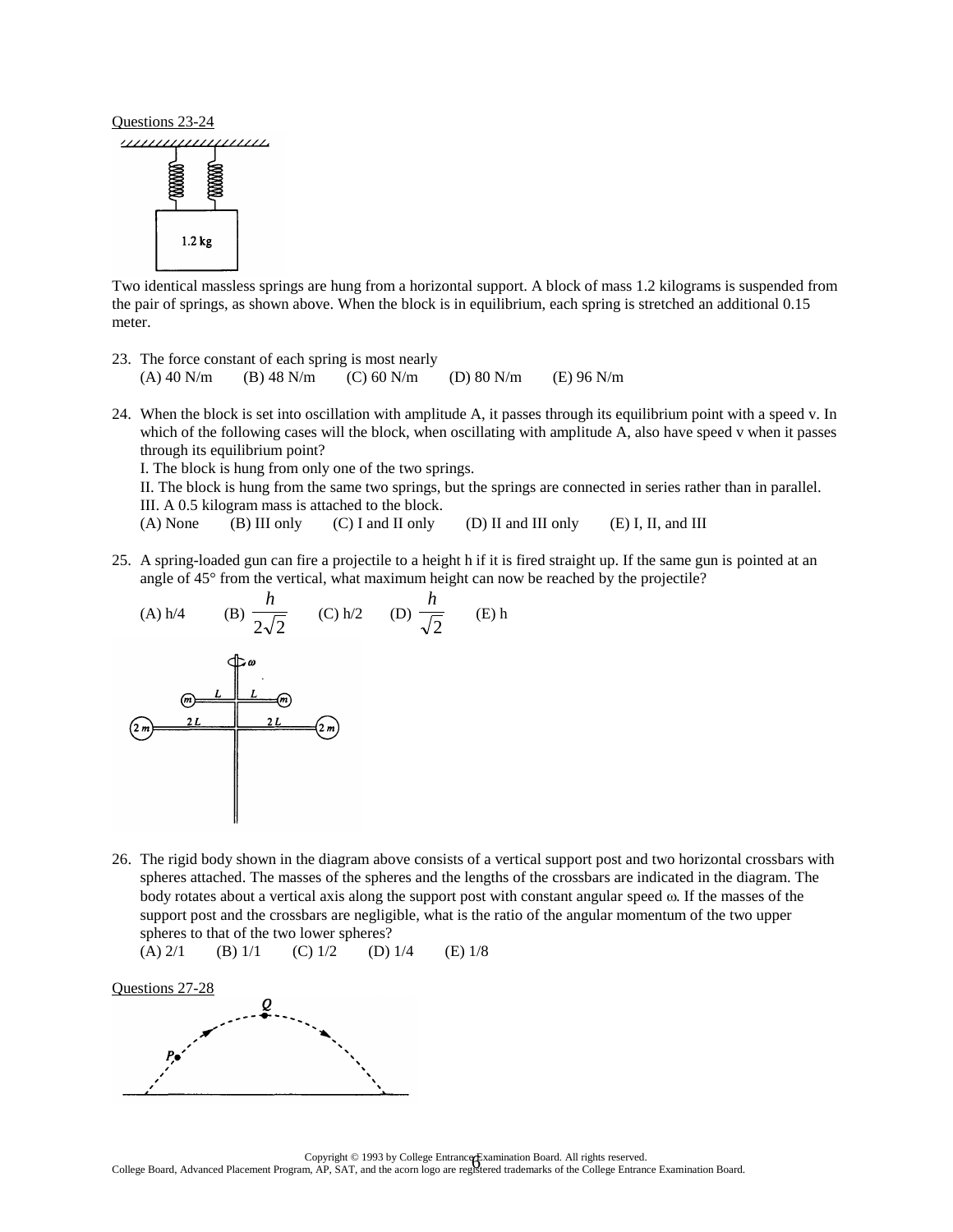A ball is thrown and follows a parabolic path, as shown above. Air friction is negligible. Point Q is the highest point on the path.

27. Which of the following best indicates the direction of the acceleration, if any, of the ball at point Q ?



(E) There is no acceleration of the ball at point Q.

28. Which of the following best indicates the direction of the net force on the ball at point P ?



Questions 29 - 30

$$
10 \text{ kg} \bigodot \qquad B \qquad C \qquad D \qquad E \qquad D \qquad S \text{ kg}
$$

A 5-kilogram sphere is connected to a 10-kilogram sphere by a rigid rod of negligible mass, as shown above.

- 29. Which of the five lettered points represents the center of mass of the sphere-rod combination? (A) A (B) B (C) C (D) D (E) E
- 30. The sphere-rod combination can be pivoted about an axis that is perpendicular to the plane of the page and that passes through one of the five lettered points. Through which point should the axis pass for the moment of inertia of the sphere-rod combination about this axis to be greatest? (A) A (B) B (C) C (D) D (E) E
- 31. A small mass is released from rest at a very great distance from a larger stationary mass. Which of the following graphs best represents the gravitational potential energy U of the system of the two masses as a function of time t?